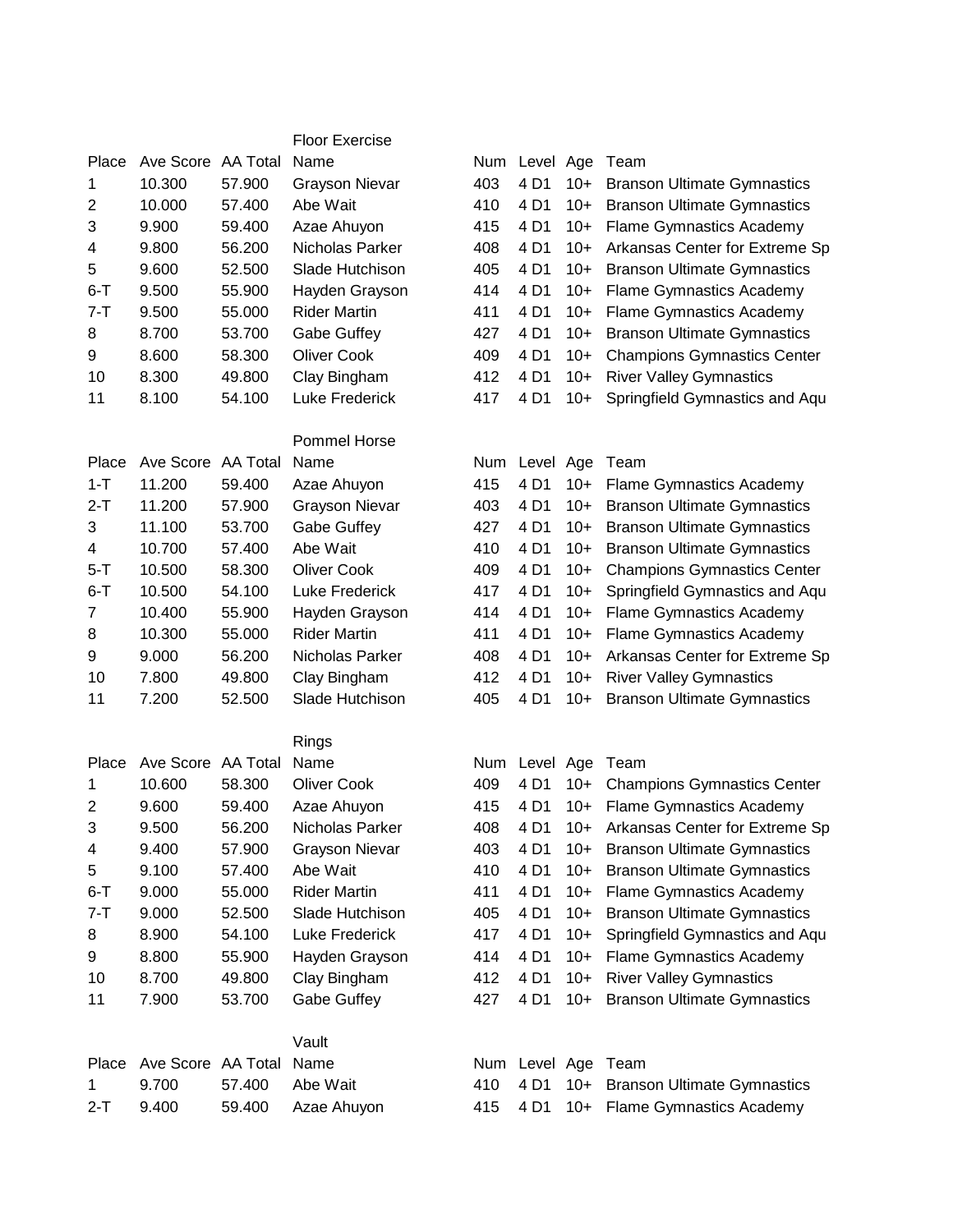| $3 - T$        | 9.400              | 54.100 | Luke Frederick        | 417        | 4 D1          | 10+   | Springfield Gymnastics and Aqu                                           |
|----------------|--------------------|--------|-----------------------|------------|---------------|-------|--------------------------------------------------------------------------|
| $4-T$          | 9.300              | 57.900 | <b>Grayson Nievar</b> | 403        | 4 D1          | $10+$ | <b>Branson Ultimate Gymnastics</b>                                       |
| $5 - T$        | 9.300              | 53.700 | Gabe Guffey           | 427        | 4 D1          | $10+$ | <b>Branson Ultimate Gymnastics</b>                                       |
| $6 - T$        | 9.300              | 49.800 | Clay Bingham          | 412        | 4 D1          | $10+$ | <b>River Valley Gymnastics</b>                                           |
| 7              | 9.200              | 55.000 | <b>Rider Martin</b>   | 411        | 4 D1          | $10+$ | <b>Flame Gymnastics Academy</b>                                          |
| 8              | 9.100              | 55.900 | Hayden Grayson        | 414        | 4 D1          | $10+$ | <b>Flame Gymnastics Academy</b>                                          |
| $9 - T$        | 9.000              | 58.300 | <b>Oliver Cook</b>    | 409        | 4 D1          | $10+$ | <b>Champions Gymnastics Center</b>                                       |
| $10-T$         | 9.000              | 52.500 | Slade Hutchison       | 405        | 4 D1          | $10+$ | <b>Branson Ultimate Gymnastics</b>                                       |
| 11             | 8.700              | 56.200 | Nicholas Parker       | 408        | 4 D1          | $10+$ | Arkansas Center for Extreme Sp                                           |
|                |                    |        |                       |            |               |       |                                                                          |
|                |                    |        | <b>Parallel Bars</b>  |            |               |       |                                                                          |
| Place          | Ave Score AA Total |        | Name                  | Num        | Level Age     |       | Team                                                                     |
| $1 - T$        | 9.600              | 58.300 | <b>Oliver Cook</b>    | 409        | 4 D1          | $10+$ | <b>Champions Gymnastics Center</b>                                       |
| $2-T$          | 9.600              | 56.200 | Nicholas Parker       | 408        | 4 D1          | $10+$ | Arkansas Center for Extreme Sp                                           |
| 3              | 9.300              | 55.900 | Hayden Grayson        | 414        | 4 D1          | $10+$ | <b>Flame Gymnastics Academy</b>                                          |
| $4 - T$        | 9.100              | 59.400 | Azae Ahuyon           | 415        | 4 D1          | $10+$ | <b>Flame Gymnastics Academy</b>                                          |
| $5 - T$        | 9.100              | 54.100 | <b>Luke Frederick</b> | 417        | 4 D1          | $10+$ | Springfield Gymnastics and Aqu                                           |
| 6              | 9.000              | 57.400 | Abe Wait              | 410        | 4 D1          | $10+$ | <b>Branson Ultimate Gymnastics</b>                                       |
| $7 - T$        | 8.700              | 57.900 | <b>Grayson Nievar</b> | 403        | 4 D1          | $10+$ | <b>Branson Ultimate Gymnastics</b>                                       |
| $8-T$          | 8.700              | 52.500 | Slade Hutchison       | 405        | 4 D1          | $10+$ | <b>Branson Ultimate Gymnastics</b>                                       |
| 9              | 8.500              | 55.000 | <b>Rider Martin</b>   | 411        | 4 D1          | $10+$ | <b>Flame Gymnastics Academy</b>                                          |
| 10             | 8.000              | 49.800 | Clay Bingham          | 412        | 4 D1          | $10+$ | <b>River Valley Gymnastics</b>                                           |
| 11             | 7.700              | 53.700 | Gabe Guffey           | 427        | 4 D1          | $10+$ | <b>Branson Ultimate Gymnastics</b>                                       |
|                |                    |        |                       |            |               |       |                                                                          |
|                |                    |        |                       |            |               |       |                                                                          |
|                |                    |        | High Bar              |            |               |       |                                                                          |
| Place          | Ave Score AA Total |        | Name                  |            | Num Level Age |       | Team                                                                     |
| 1              | 10.200             | 59.400 | Azae Ahuyon           | 415        | 4 D1          | $10+$ |                                                                          |
| 2              | 10.000             | 58.300 | <b>Oliver Cook</b>    | 409        | 4 D1          | $10+$ | Flame Gymnastics Academy<br><b>Champions Gymnastics Center</b>           |
| 3              | 9.600              | 56.200 | Nicholas Parker       | 408        | 4 D1          | $10+$ | Arkansas Center for Extreme Sp                                           |
| $4 - T$        | 9.000              | 57.900 | <b>Grayson Nievar</b> | 403        | 4 D1          | $10+$ |                                                                          |
| $5 - T$        | 9.000              | 53.700 | Gabe Guffey           | 427        | 4 D1          | $10+$ | <b>Branson Ultimate Gymnastics</b><br><b>Branson Ultimate Gymnastics</b> |
| $6 - T$        | 9.000              | 52.500 | Slade Hutchison       | 405        | 4 D1          |       |                                                                          |
| $\overline{7}$ |                    |        |                       |            | 4 D1          | $10+$ | <b>Branson Ultimate Gymnastics</b>                                       |
|                | 8.900              | 57.400 | Abe Wait              | 410<br>414 | 4 D1          | $10+$ | 10+ Branson Ultimate Gymnastics                                          |
| 8              | 8.800              | 55.900 | Hayden Grayson        |            |               |       | <b>Flame Gymnastics Academy</b>                                          |
| 9              | 8.500              | 55.000 | <b>Rider Martin</b>   | 411        | 4 D1          | $10+$ | <b>Flame Gymnastics Academy</b>                                          |
| 10             | 8.100              | 54.100 | Luke Frederick        | 417        | 4 D1          | $10+$ | Springfield Gymnastics and Aqu                                           |
| 11             | 7.700              | 49.800 | Clay Bingham          | 412        | 4 D1          | $10+$ | <b>River Valley Gymnastics</b>                                           |
|                |                    |        | All Around            |            |               |       |                                                                          |
| Place          | <b>AA Total</b>    | Hi Sc  | Name                  |            | Num Level Age |       | Team                                                                     |
| 1              | 59.400             | 11.200 | Azae Ahuyon           | 415        | 4 D1          | $10+$ | <b>Flame Gymnastics Academy</b>                                          |
| 2              | 58.300             | 10.600 | <b>Oliver Cook</b>    | 409        | 4 D1          | $10+$ | <b>Champions Gymnastics Center</b>                                       |
| 3              | 57.900             | 11.200 | <b>Grayson Nievar</b> | 403        | 4 D1          | $10+$ | <b>Branson Ultimate Gymnastics</b>                                       |
| 4              | 57.400             | 10.700 | Abe Wait              | 410        | 4 D1          | $10+$ | <b>Branson Ultimate Gymnastics</b>                                       |
| 5              | 56.200             | 9.800  | Nicholas Parker       | 408        | 4 D1          | $10+$ | Arkansas Center for Extreme Sp                                           |
| 6              | 55.900             | 10.400 | Hayden Grayson        | 414        | 4 D1          | $10+$ | Flame Gymnastics Academy                                                 |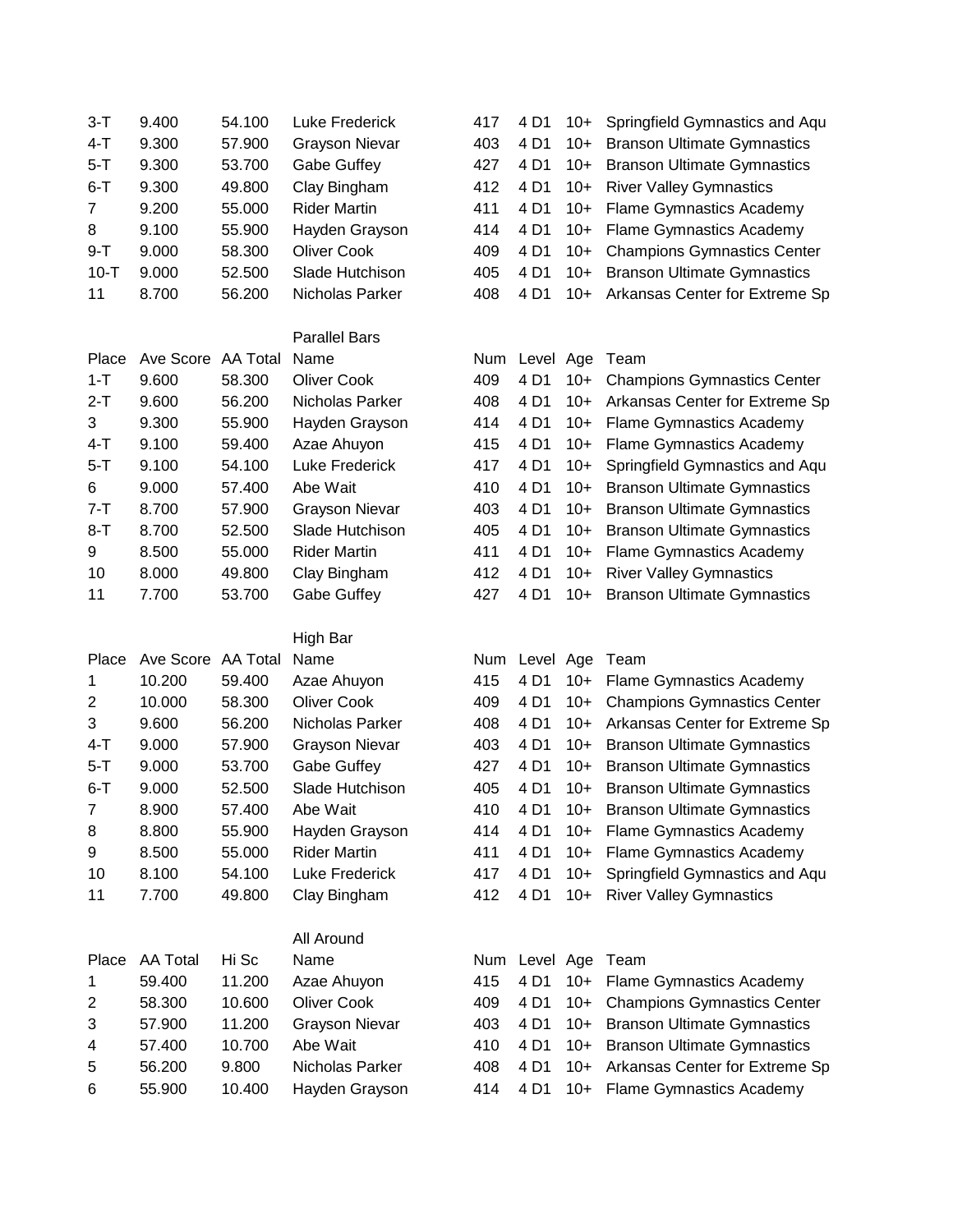|    | 55,000 | 10.300 | Rider Martin       |  | 411 4 D1 10+ Flame Gymnastics Academy       |
|----|--------|--------|--------------------|--|---------------------------------------------|
| 8  | 54.100 | 10.500 | Luke Frederick     |  | 417 4 D1 10+ Springfield Gymnastics and Aqu |
| 9  | 53.700 | 11.100 | <b>Gabe Guffev</b> |  | 427 4 D1 10+ Branson Ultimate Gymnastics    |
| 10 | 52.500 | 9.600  | Slade Hutchison    |  | 405 4 D1 10+ Branson Ultimate Gymnastics    |
| 11 | 49.800 | 9.300  | Clay Bingham       |  | 412 4 D1 10+ River Valley Gymnastics        |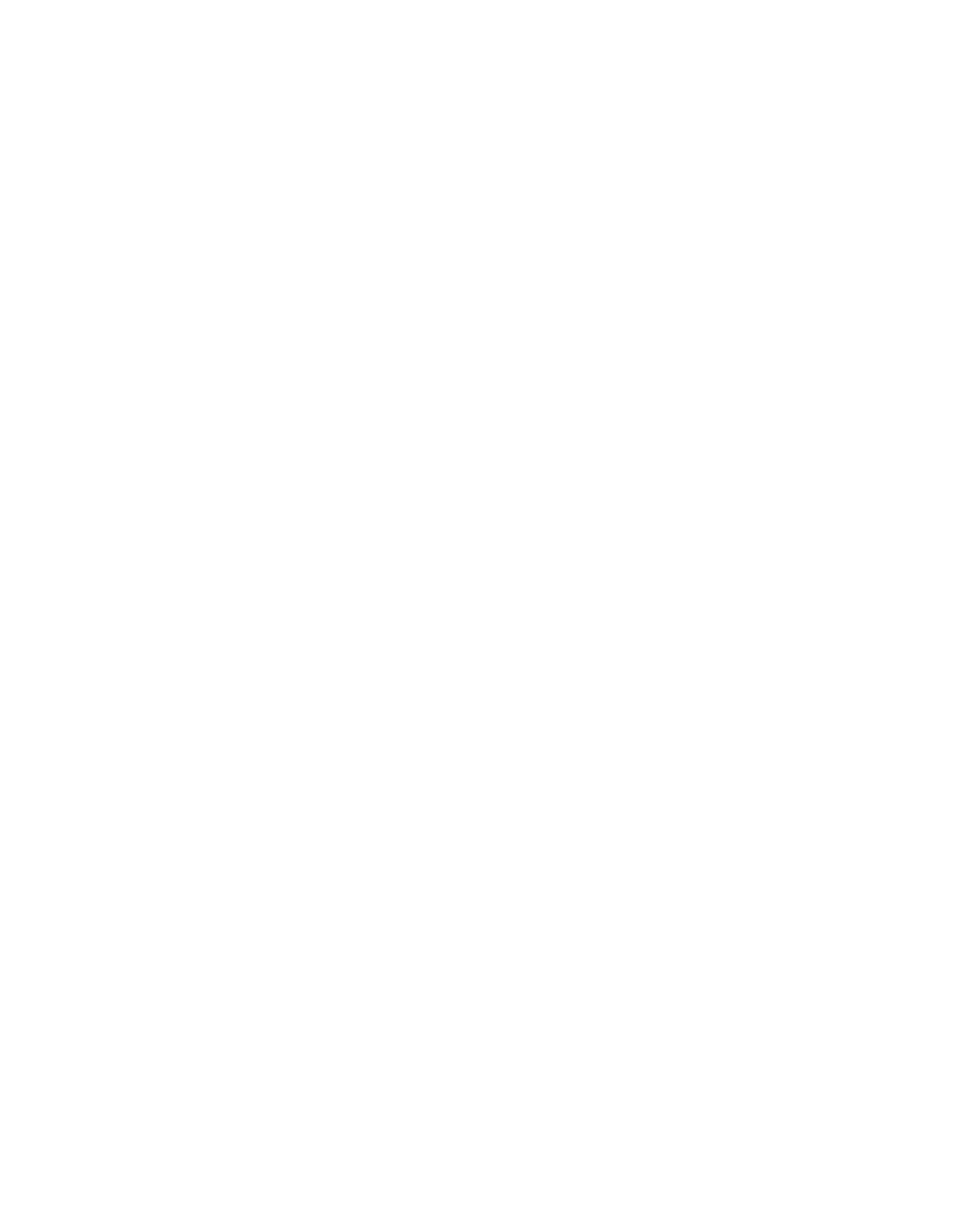| FX PH R V PB HB                             |  |  |
|---------------------------------------------|--|--|
| 9.900  11.200  9.600  9.400  9.100  10.200  |  |  |
| 8.600  10.500  10.600  9.000  9.600  10.000 |  |  |
| 10.300 11.200 9.400 9.300 8.700 9.000       |  |  |
| 10.000 10.700 9.100 9.700 9.000 8.900       |  |  |
| 9.800 9.000 9.500 8.700 9.600 9.600         |  |  |
| 9.500  10.400  8.800  9.100  9.300  8.800   |  |  |